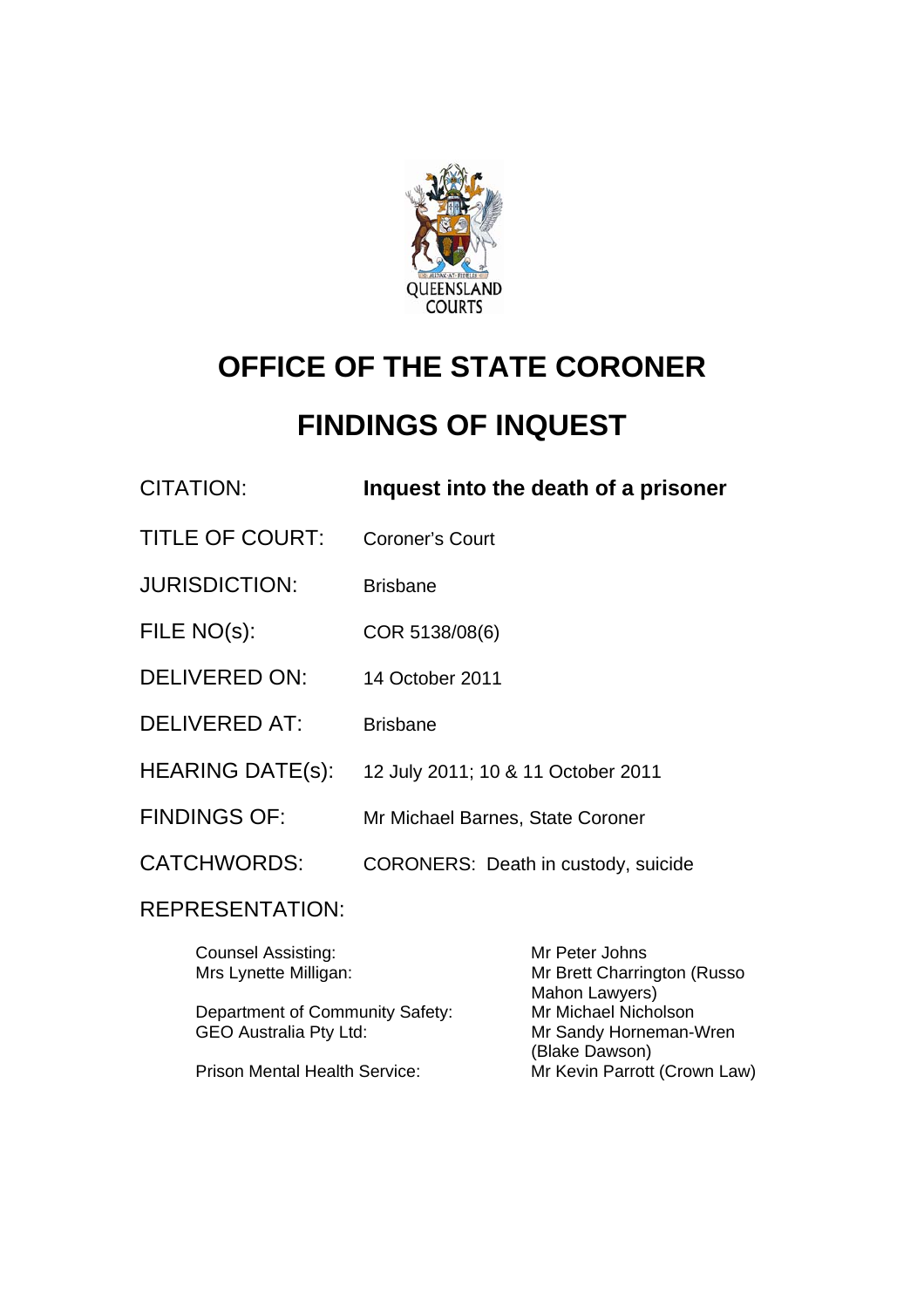## **Table of Contents**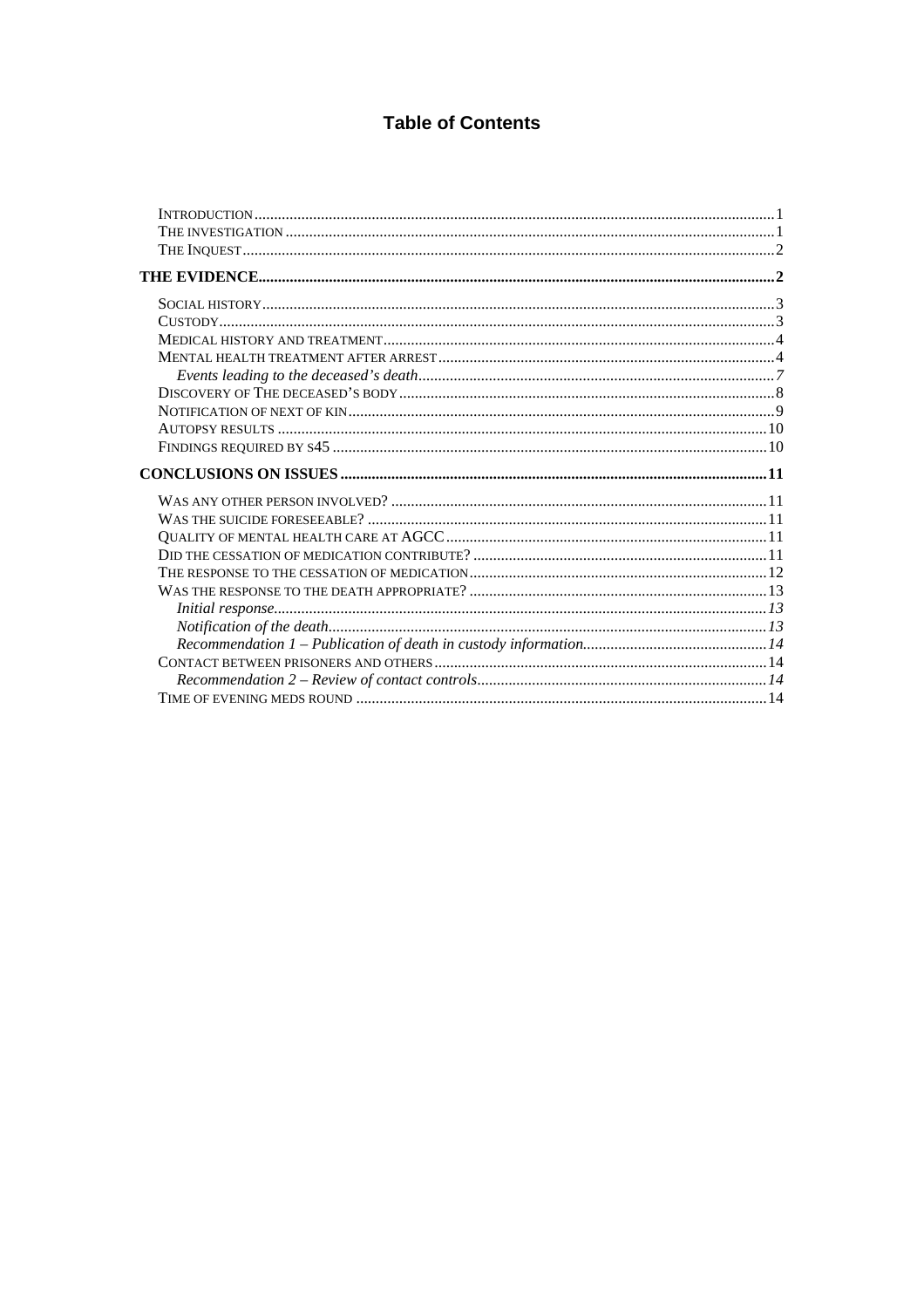<span id="page-2-0"></span>The *Coroners Act 2003* provides in s47 that when an inquest is held into a death in custody, the coroner's written findings must be given to the family of the person who died, each of the persons or organisations granted leave to appear at the inquest and to various officials with responsibility for the justice system. These are my findings in relation to the death of a prisoner.<sup>[1](#page-2-1)</sup> They will be distributed in accordance with the requirements of the Act and posted on the web site of the Office of the State Coroner.

## *Introduction*

In the early hours of 3 September 2008 the deceased was found dead in his cell at the Arthur Gorrie Correctional Centre (AGCC) with a plastic bag secured over his head. He was 34 years of age and had spent almost six months in pretrial custody at the time. The deceased had a sporadic psychiatric history and a history of attempting suicide.

These findings

- confirm the identity of the deceased person, how he died and the time, place and medical cause of his death;
- consider whether any third party contributed to his death;
- determine whether the authorities charged with providing for the deceased's health care needs adequately discharged those responsibilities; and
- consider whether any changes to procedures or policies could reduce the likelihood of deaths occurring in similar circumstances or otherwise contribute to public health and safety or the administration of justice.

## *The investigation*

l

The deceased's death was reported to the Corrective Services Investigation Unit (CSIU) and the investigation carried out by Detective Acting Sergeant Vesna Ciric.

Acting Sergeant Ciric attended AGCC with other CSIU officers at about 6:30am and made arrangements for the attendance of QPS forensics and photographic officers. Sergeant Ciric told the inquest she was satisfied with the arrangements put in place by QCS staff prior to her arrival. The lower landing of Unit A1, in which the deceased was housed, had been cordoned off and cell doors remained locked. I am content that the integrity of evidence at the scene was maintained.

The QPS forensic officers conducted a thorough examination of the deceased's cell. Letters apparently written by him were taken from the cell for further analysis.

<span id="page-2-1"></span> $1$  The deceased man has not been named as to do so would likely identify his wife in breach of s.82 of the *Domestic and Family Violence Protection Act* 1989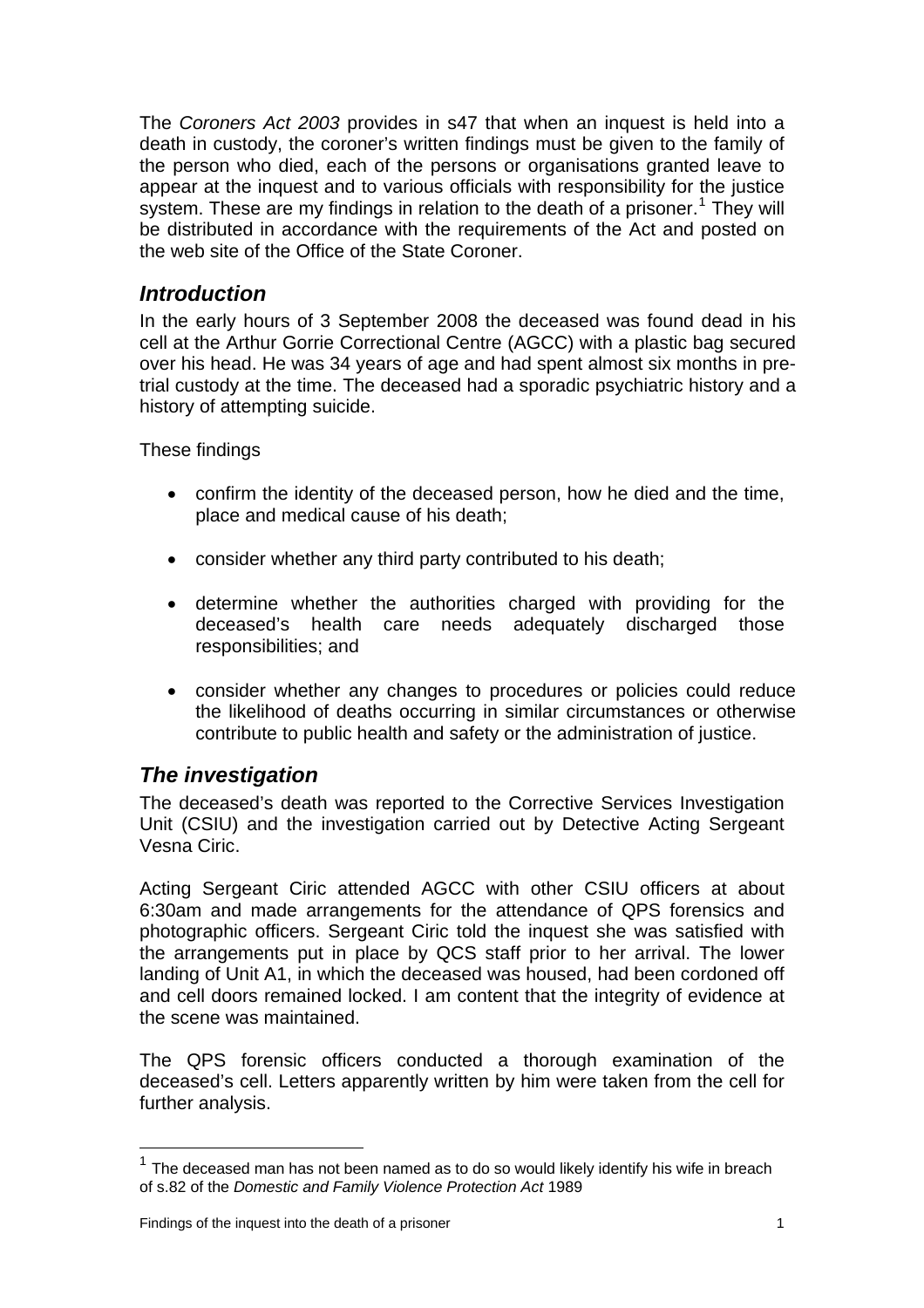<span id="page-3-0"></span>All records relating to the deceased were seized from AGCC together with rosters, transfer forms and plans relating to the unit where he was accommodated. Medical records from the Prison Mental Health Service (PMHS) were obtained and provided to the Office of the State Coroner.

Statements were obtained from corrective service officers (CSO's), prison mental health service (PMHS) staff and staff from AGCC involved in the risk assessment process. Other prisoners in Unit A1 were spoken to by CSIU officers.

Acting Sergeant Ciric accessed recordings of telephone calls made by the deceased in the weeks prior to his death.

On 3 September 2008 the deceased's body was transported to Queensland Forensic and Scientific Services where an external post mortem examination was conducted the following day. A blood sample was taken and underwent toxicological testing.

The Office of the Chief Inspector, Queensland Corrective Services commissioned a separate investigation and report into the circumstances surrounding the death of the deceased. That report was tendered at the inquest. It contained five recommendations which I will address later in these findings.

In addition to the material compiled by the CSIU and investigators appointed by QCC, Counsel Assisting sought a statement from Dr Aboud, the Director of the PMHS addressing that organisation's response to issues arising from the death of the deceased. GEO Australia Pty Ltd, the operators of AGCC, also provided further material to the inquest pursuant to an order requested by Counsel Assisting. A psychiatric report commissioned by the deceased's then criminal defence solicitors was tendered after it surfaced in the course of civil litigation linked to the death of the deceased.

I am satisfied all relevant material has been produced to the court and find the investigation into this matter was thoroughly and professionally conducted. I thank Acting Sergeant Ciric for her efforts.

## *The Inquest*

An inquest was held in Brisbane on 10 and 11 October 2011. Mr Johns was appointed as counsel to assist me with the inquest. Leave to appear was granted to the family of the deceased, the Department of Community Safety, GEO Australia Pty Ltd (the operators of AGCC) and the Prison Mental Health Service (part of Queensland Health).

All of the statements, records of interview, medical records, photographs and materials gathered during the investigation were tendered at the inquest.

## **The evidence**

I turn now to the evidence. Of course, I cannot even summarise all of the information contained in the exhibits but I consider it appropriate to record in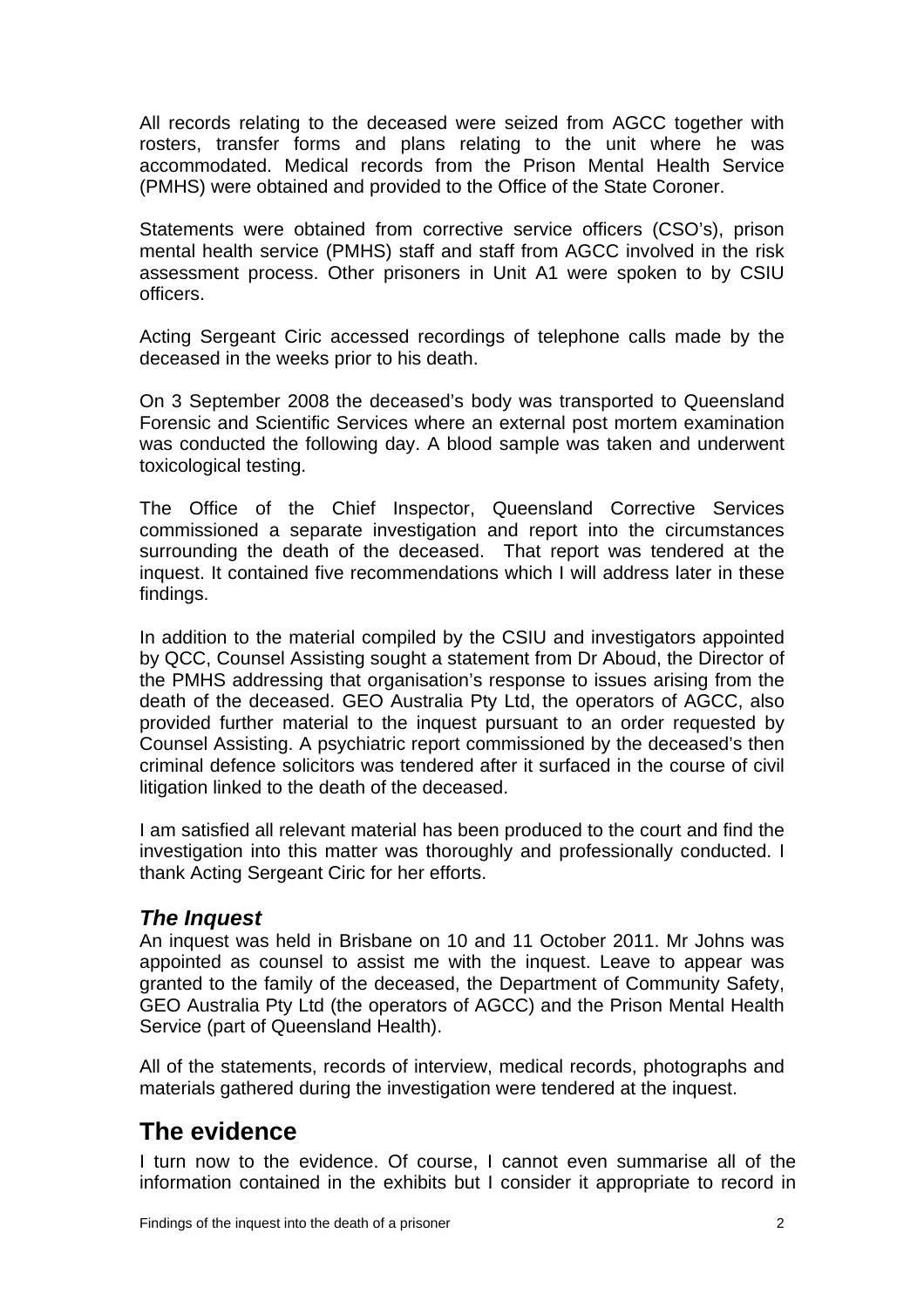<span id="page-4-0"></span>these reasons, the evidence I believe is necessary to understand the findings I have made.

## *Social history*

The deceased was born on 29 August 1974 in Townsville, the younger of two boys born to his father Phillip and mother Lynette. His father committed suicide when he was 2 years old and he was brought up by his mother and later her second husband; residing in Townsville save for a brief stint at boarding school. He commenced but did not complete his senior schooling.

The deceased started working at age seventeen and remained employed for most of his adult life. He did this despite periods of heavy drinking, use of cannabis and occasional use of amphetamines. The deceased moved to Stanthorpe from Townsville early in 2007 to look for work. He was initially successful but had been out of work since late 2007 owing to the seasonal nature of his work. As at March 2008 the deceased had been married to his second wife for approximately one year. They had an infant girl and his wife was pregnant with their second child.

## *Custody*

It is clear there had been ongoing tension between the deceased and his wife in relation to his drinking. The deceased appears to have abstained from alcohol for a period in early 2008 but by 8 March he had resumed drinking in apparent breach of a promise he had made to his wife. This led to his wife announcing she was leaving him and on 10 March she was in the process of speaking to real estate agents in preparation for a move.

Police were called to the couple's residence at 3.00pm and on arrival found the deceased's wife holding her six month old daughter and suffering from several wounds. She told police the deceased had punched her in the face, stabbed her in the abdomen with a pocket knife and then inflicted other cuts with that knife as she tried to shield herself and her daughter. She told police in the initial stages of this attack the deceased screamed twice "*I am going to kill you both".* Police found the deceased in bush land only 50 metres from the house two hours later. He had a number of superficial self inflicted wounds.

The deceased was charged with two counts of attempted murder and appeared the following day in the Warwick Magistrates Court. He was remanded in custody and arrived at AGCC via Toowoomba and Brisbane watch houses on 14 March 2008. This was the first occasion the deceased had been held in custody. In various versions given subsequent to his arrest the deceased did not contest that he had inflicted the wounds on his partner but at all times vehemently denied ever having an intention to kill either her or his child.

In view of the charges, police sought and obtained a domestic violence order listing the deceased as the respondent and his wife as the aggrieved.

Subsequent to his arrest there was reconciliation with his wife who visited him and received phone calls and letters from him while the deceased was on remand.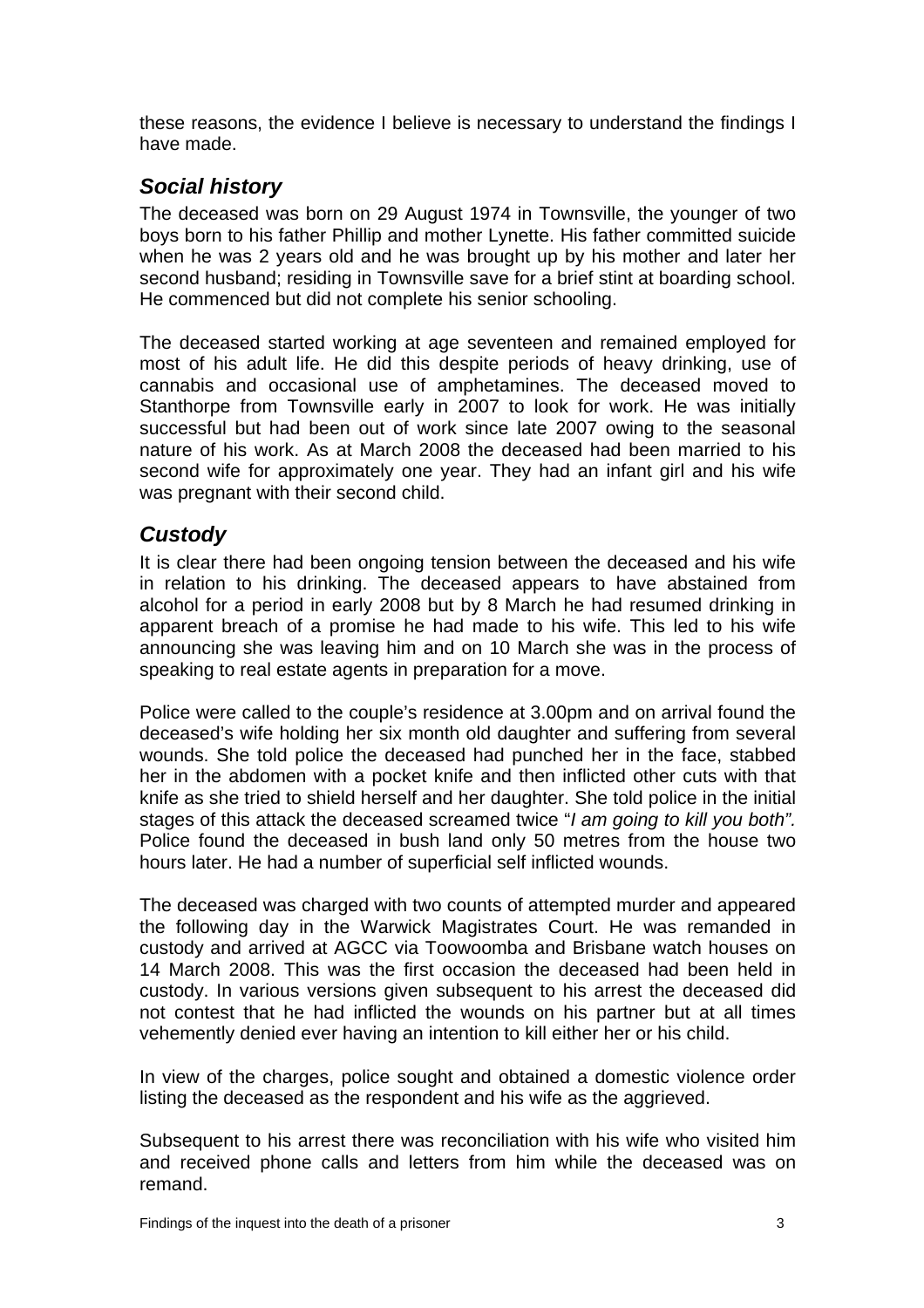## <span id="page-5-0"></span>*Medical history and treatment*

The deceased first exhibited serious signs of a psychiatric illness in late 2004 at the age of 30. In November of that year he was admitted to the psychiatric ward of the Townsville Hospital following what his mother refers to as a *"nervous breakdown".* The hospital notes indicate a diagnosis of *"acute psychosis*" and a *"long history of poly-substance abuse"* including amphetamines. The psychosis appears to have manifested itself in beliefs that his deceased father was alive and watching his every move. Reference is made to an apparent threat to kill himself and his then wife. Later he stated he had no serious thoughts of acting on this threat. The deceased was prescribed the anti-psychotic drug Olanzapine.

On 8 August the following year the deceased was taken to the Townsville Hospital by his mother and step-father who were concerned about his apparent suicidal ideations. He was admitted for two days and assessment found no evidence of psychosis. The diagnosis was of "*depressive disorder, dependent personality traits and alcoholism".* 

Another assessment took place at Townsville on 1 November 2006 when the deceased again presented with suicidal ideation. It was noted at this time that the deceased had stopped taking a previously prescribed anti-depressant, Fluoxetine.

On 28 March 2007 notes from Stanthorpe Hospital show he had taken an overdose of Fluoxetine and Olanzapine while intoxicated on alcohol. He is recorded as having told medical staff he did this with suicidal intent after an argument with his newlywed wife. Over subsequent days he expressed deep regret for the suicide attempt and spoke of two previous suicide attempts, one apparently at age eighteen. After two nights in hospital he was discharged, having been diagnosed with adjustment disorder associated with harmful drug use.

At the time of his being placed in custody at AGCC the deceased was taking Olanzapine although there is evidence he had gone for periods without taking that medication and had not noticed the recurrence of psychotic symptoms.

### *Mental health treatment after arrest*

On 12 March 2008 the deceased was seen by a Court Liaison Service counsellor at the Warwick Watch house who took his psychiatric history and noted his medication.

On arrival at AGCC the deceased underwent a physical examination which was unremarkable. He was seen by a PMHS clinician, Ms Narelle Green, on 17 March 2008. She filled in a section of the "Reception medical history" titled "Social" and ticked a box indicating The deceased should be seen by a psychiatrist although she had not selected the option requiring an urgent consultation. The deceased did not in fact have any contact with a psychiatrist for almost four months when he was seen by Dr Katrina Chiu on 11 July 2008.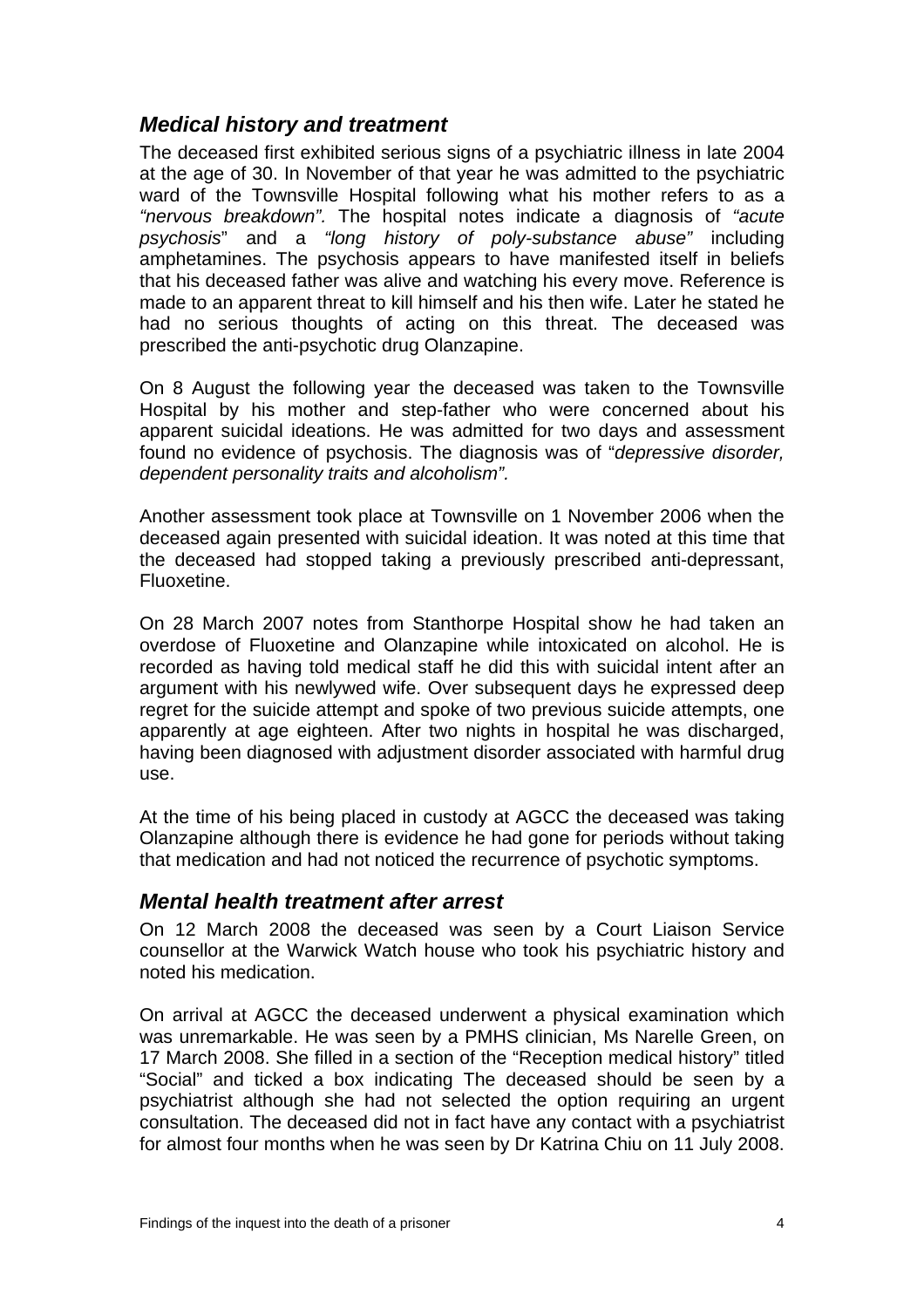However, the deceased's usual medication, olanzapine, was supplied to him from his admission to AGCC.

In addition to the PMHS assessment, AGCC correctional staff also undertook a risk assessment of the deceased when he was admitted to the centre in accordance with their usual practices. As a result of his history and the apparent self-harm shortly prior to arrest the deceased was classified as an "at-risk" prisoner by the risk assessment team assigned to him. This resulted in him being placed on a regime of 30 minute observations by custodial staff until he was next reviewed on 30 March 2008. At that time the frequency of observation was decreased to a two-hourly basis. As no incidents of self harm were observed during this period and as The deceased appeared to be settling into his new surroundings adequately, on 8 April 2008 he was removed from the "at-risk" classification and, consequently, from regular observation. He was placed in the first offenders' detention accommodation section.

On 28 May 2008 the deceased was seen by Mr Dale Ryan, a correctional counsellor after corrections staff had noticed him becoming upset in relation to the contents of a letter from his wife. The AGCC records refer to it as a "Dear John" letter and although it may not have been as final as that would suggest, it likely related the decision of his wife to avoid contact with the deceased at least in the short term.

Mr Ryan arranged subsequent counselling from himself and another counsellor Ms Alison Crowe and several sessions were conducted with the deceased by these correctional counsellors throughout June and July 2008.

Dr Chiu, a PMHS psychiatrist, saw the deceased on 11 July 2008 and 28 July 2008. Her initial assessment was that the deceased showed no signs of psychosis or an active mood disturbance. He denied suicidal ideation. In between these sessions it is clear she devoted a significant amount of time to collating further information on the deceased's background by speaking to his mother, wife, and solicitor amongst others (all with The deceased's consent). She also contacted Stanthorpe police where she was made aware of the DVO and that it included a non-contact order between the deceased and his wife. Dr Chiu was made aware of the possibility the deceased may be released on bail when he next appeared in court on 20 August 2008. As a result she wrote to the Acute Care Team at Toowoomba Hospital and spoke to the District Forensic Liaison Officer, Geoff Argus, as a form of handover of the deceased's case should he receive bail.

In anticipation of his possible release, Dr Chiu placed the deceased on the PMHS Transitions Coordination Program which resulted in him having regular contact with Ms Beverly Church, a PMHS clinician.

Dr Chiu said she felt that the deceased and his wife were down playing the seriousness of his alleged offences. She explained this view and set out her recommended management plan to the deceased when she saw him on 28 July 2008. She says he agreed with the plan but thought it overzealous on her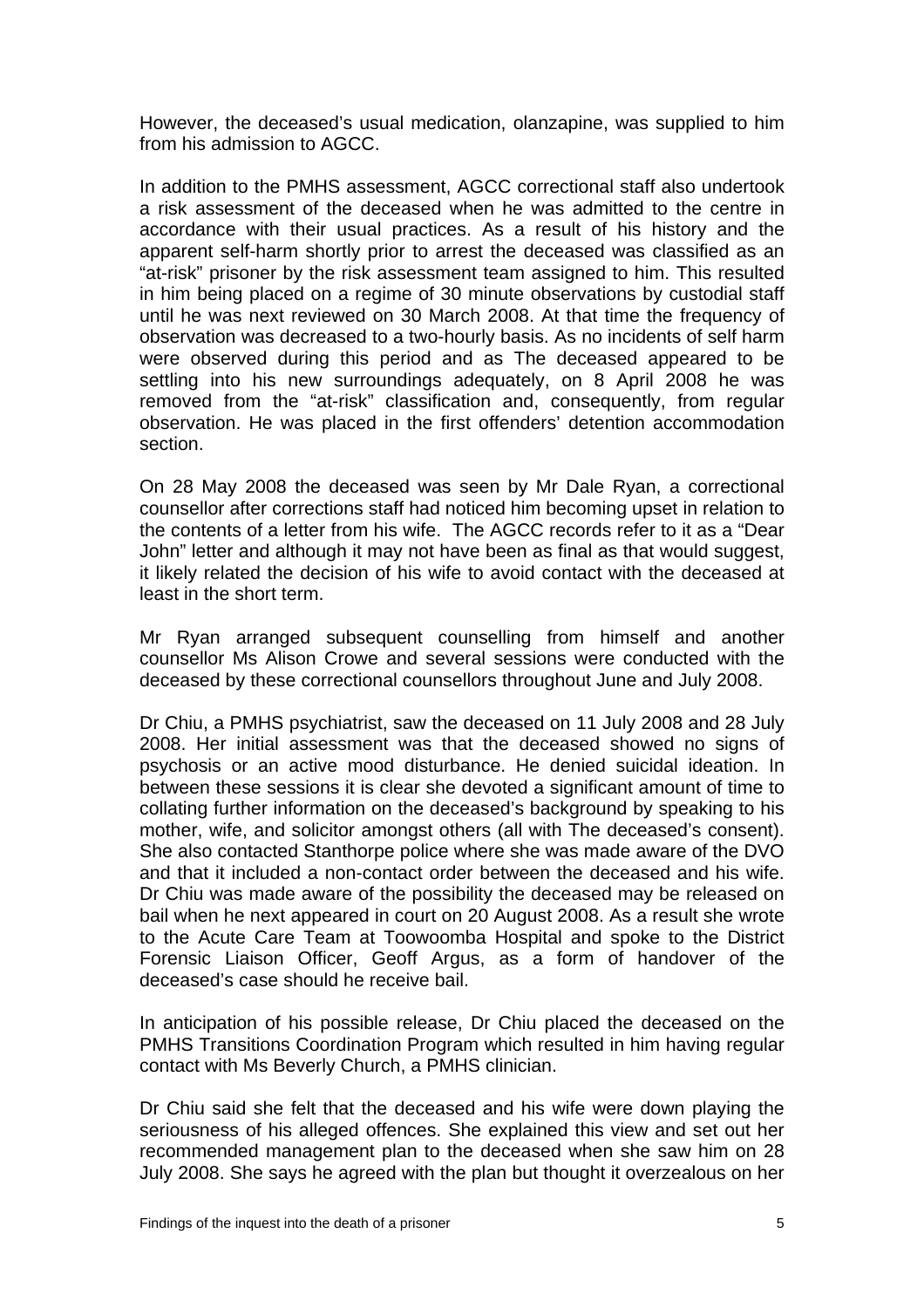part. She told him she would arrange for her supervisor, Dr Ed Heffernan to see him to give a second opinion on the level of community care she proposed.

Dr Heffernan saw the deceased on 7 August 2008. He noted psychotic episodes in 2004 and possibly 2006 and that he fulfilled the criteria for schizophrenia as well as alcohol and marijuana dependence. He found there was no need for in-patient treatment and he was content with the medication already prescribed. He agreed with the plan for treatment in the community already recommended by Dr Chiu and in fact made further suggestions on additional treatment measures once The deceased's was released. He saw nothing pointing to any imminent risk of suicide or self harm. The major risk factor noted with respect to the deceased was his exposure to alcohol were he released.

It appears Dr Chiu's contact with Stanthorpe police may have instigated some contact between police and the deceased's wife regarding the DVO. In any event the deceased became aware of this approach by police and attributed it to the actions of Dr Chiu. He told Ms Church he no longer wished to see Dr Chiu. Arrangements were made for Dr Heffernan to become his treating psychiatrist.

On 20 August 2008, the deceased attended court for the committal hearing in relation to his criminal charges. It seems clear, at least in hindsight, that he had built up hopes his charges would be downgraded on this day from attempted murder to unlawful wounding and he may be released on bail. This proved to be incorrect and the deceased was returned to AGCC. In accordance with usual practice in relation to prisoners returning from court, he was seen by reception staff who administered a basic risk assessment screening tool which indicated no increased risk or special needs as a result of the court proceedings.

On 24 August 2008 the deceased refused to accept and take his prescribed Zyprexa. His refusal to take the medication is noted by nursing staff on his medication sheet on both that and the following day. Thereafter the section for that medication remains blank.

Nursing staff appropriately notified PMHS of this decision by the deceased and an appointment was arranged for Dr Heffernan to see him on 28 August 2008. It seems no specific information about the deceased's refusal was passed on to corrections staff although it is noted a custodial corrections officer (CCO) would have been present during both refusals on 24 and 25 August 2008. The CCO having most contact with the deceased throughout late August and early September was CCO Oppermann. He told the QCS investigation that, on reflection, he did recall that the deceased had not been lining up for his medication but thought nothing of it. He indicated he would only place significance on such a thing if nursing staff alerted him to it and any danger it posed.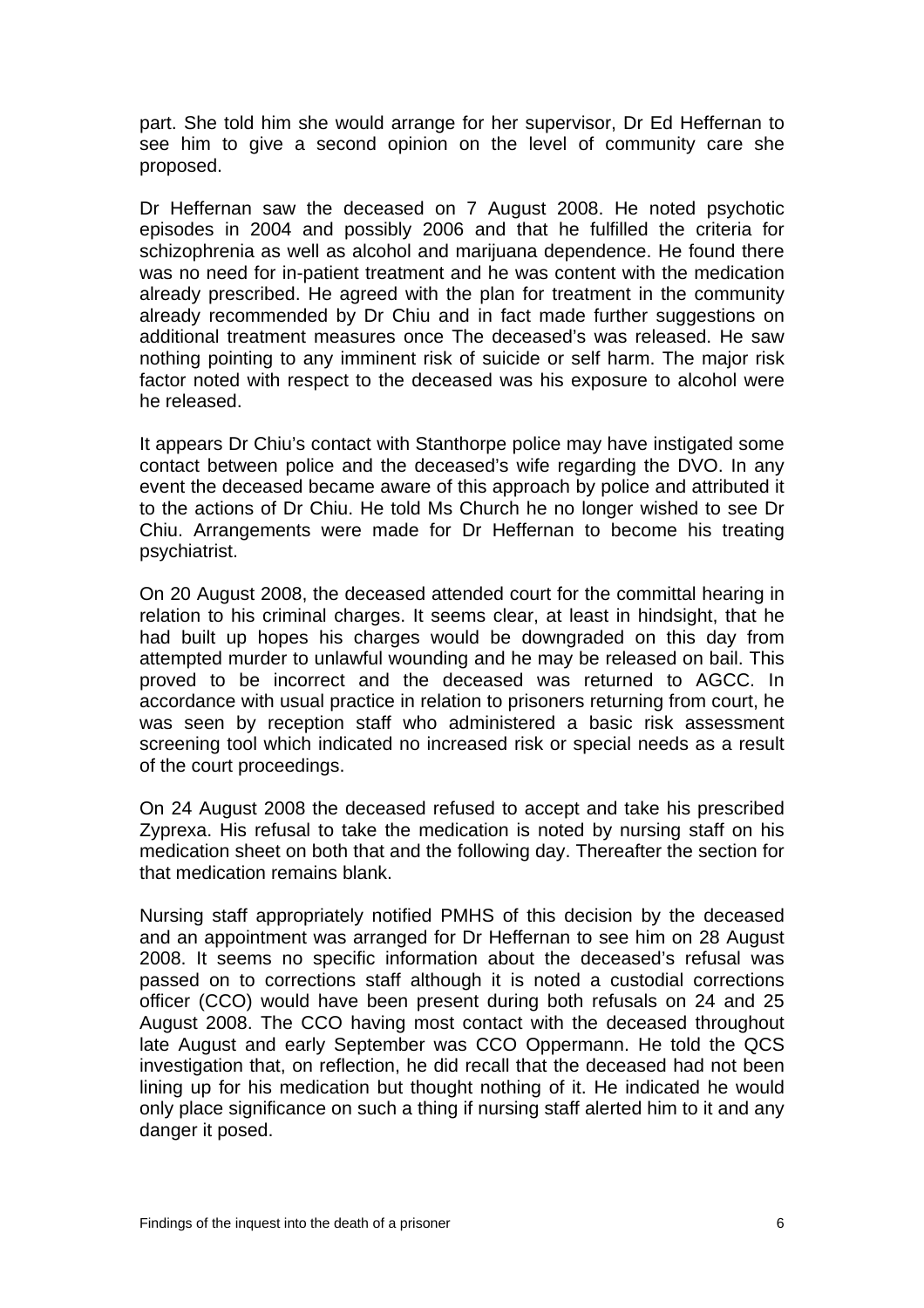<span id="page-8-0"></span>The appointment scheduled with Dr Heffernan for 28 August 2008 did not take place due to "operational reasons". Dr Heffernan explained that this phrase was often used to explain the myriad reasons in a prison environment (usually due to security arrangements and seemingly not uncommon) as to why a prisoner could not be accessed at a particular appointment time.

Dr Heffernan arranged for the deceased to be seen the following day by a PMHS psychologist Corrine Clifton during her weekly visit to AGCC.

The notes of Ms Clifton show she counselled the deceased against unilaterally ceasing his medication until he had discussed it with Dr Heffernan. Ms Clifton noted that the deceased stated he had stopped taking the drug because "*I don't like lining up"* and "*I don't need it"*. He also apparently told her he was *"thinking clearer*" since cessation of his medication, allowing him to better focus on preparation of his legal defence. The deceased reported being in a "*bad mood*" but suggested this was normal given the unjust nature of the charges pending against him.

Ms Clifton says she saw no clinical signs that caused her concern with respect to the risk the deceased might pose to himself or others. She considered he was exhibiting no signs of mental illness. She was aware a further appointment had been scheduled for the deceased to see Dr Heffernan on 4 September 2008. She did not raise the issue of cessation of medication with anyone at that time being of the view that prison staff were aware (as they had notified PMHS) and that, on her clinical evaluation, Dr Heffernan's follow up appointment was sufficiently proximate for the circumstances.

#### **Events leading to the deceased's death**

The deceased's wife attended AGCC on 29 August 2008 for the deceased's 34<sup>th</sup> birthday. She said that he was looking thin and tired during this visit and he did not tell her he had ceased taking his medication. She said he appeared to be obsessed about the criminal case against him. He told her he couldn't stop thinking about it.

On 31 August 2008 the deceased wrote a lengthy letter to his wife that gives an indication he was entering a period of despair and depression. He appears to cite the visit of 29 August 2008 as a turning point in his mood. He does though discuss the prospects of his wife still being with him after he is released and the possibility he might plead guilty to at least one of the charges.

On 1 September a telephone conversation between the deceased's and his mother lends support to the view he was in a relatively upbeat mood when he saw Ms Clifton. In a recording of the call, the deceased's mother is heard to encourage him to maintain contact with PMHS staff and he tells her not to worry, noting the upcoming psychiatrist appointment. At least in retrospect it is clear The deceased was ruminating on the possibility his charges would not be downgraded and he was coming to the view, rightly or wrongly that he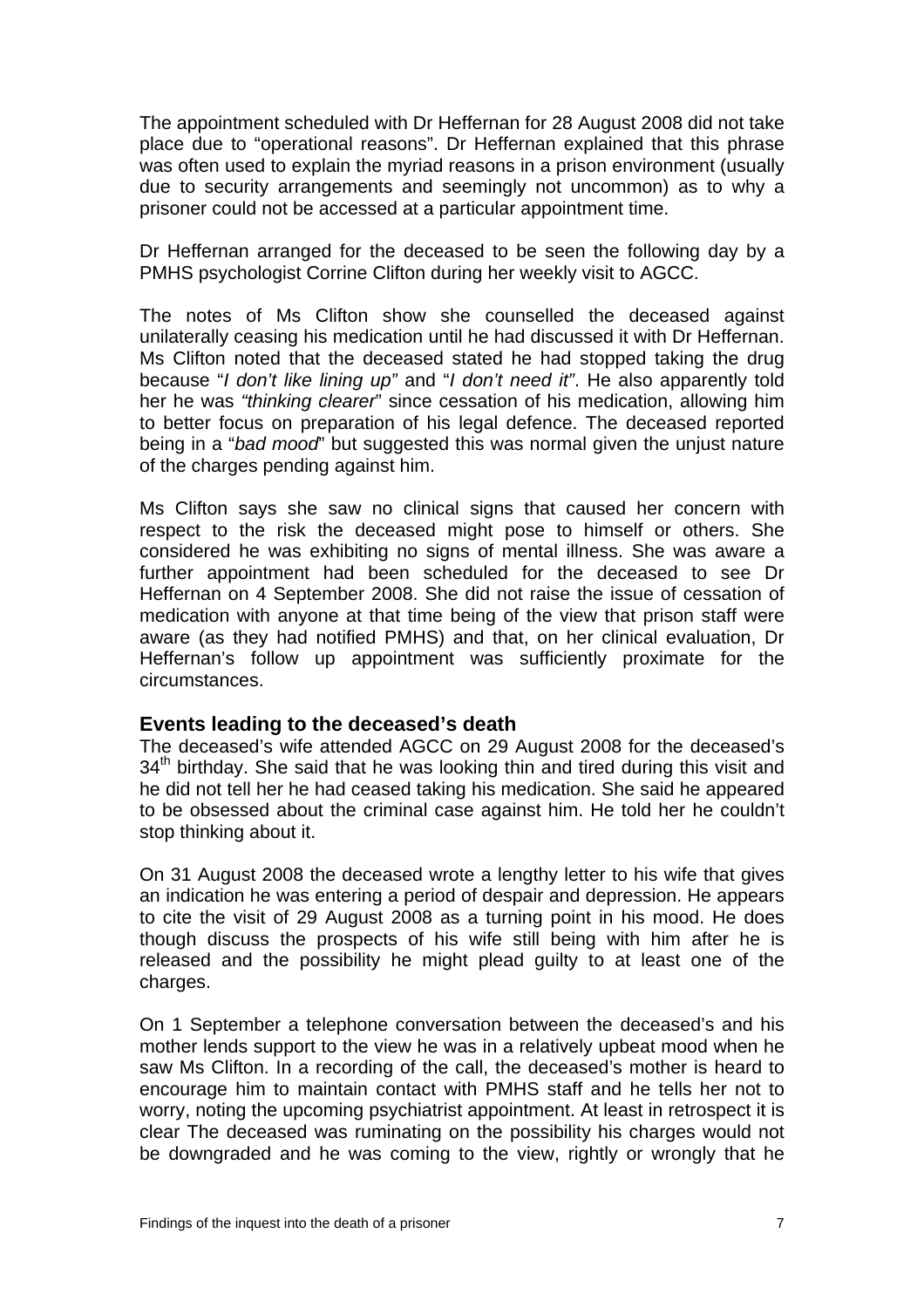<span id="page-9-0"></span>faced the prospect of putting his wife through a traumatic trial and/or spending many years in prison.

On 2 September the deceased received a visit from his uncle. He reported the deceased to be a bit depressed but this was no different to previous visits and he thought it understandable given the situation he was in. He said he neither saw nor heard anything that made him suspect the deceased might self harm and when he left, the deceased told him he was looking forward to the next visit in 4 to 5 weeks.

CCO Oppermann says the only changes he noted in the deceased in early September 2008 was that he became more engaged in physical activity and was sharing his cigarettes with the other prisoners more regularly. He denied seeing any signs, even in hindsight, that the deceased was contemplating suicide. There is no evidence the deceased disclosed such intention to anyone at AGCC or that he exhibited a change in behaviour that ought to have been noticeable.

### *Discovery of the deceased's body*

The deceased's cell in Unit A1 was locked at 5:25pm on 2 September 2008 with him the only person in it. Evidence tendered at the inquest shows that, thereafter, the cell was not accessed by any person prior to the deceased's death being discovered.

Headcounts were conducted by CCO's on a relatively regular basis throughout the evening and at 1:37am CCO Judith Ilka noted all prisoners she had checked, including the deceased to be present and with nothing to report.

During the next headcount at 3:52am CCO Ilka observed the deceased in bed with a cover of some sort over his face. She got no response from him by knocking on the door of his cell so called to her colleague CCO Sarah Forsyth. CCO Forsyth says she thought the deceased's had a plastic bag over his head and suggested they call for "Romeo 3", code for the on call corrections manager. This was necessary to obtain permission to open the cell. It seems after this call was broadcast, a "Code Blue" signifying a medical emergency was also called.

Corrections Manager Peter Henderson was "Romeo 3" on that shift and he made his way to Unit A1 from another section of the prison. The running log records him arriving at 4:00am but the cctv recorded vision indicates he arrived at 3:57. He said by the time he arrived the key to the deceased's cell had been obtained from the officers' station and he immediately gave permission to open the door. Mr Henderson was the first to enter the cell and saw the apparently lifeless body of the deceased with a plastic bag over his head, secured with a cord around his neck. He unsuccessfully checked for a pulse before rolling the deceased onto his back to get a better view. He said in his statement:

*I was about to take the bag off and to start CPR, when medical staff arrived with all the equipment and took over from me.*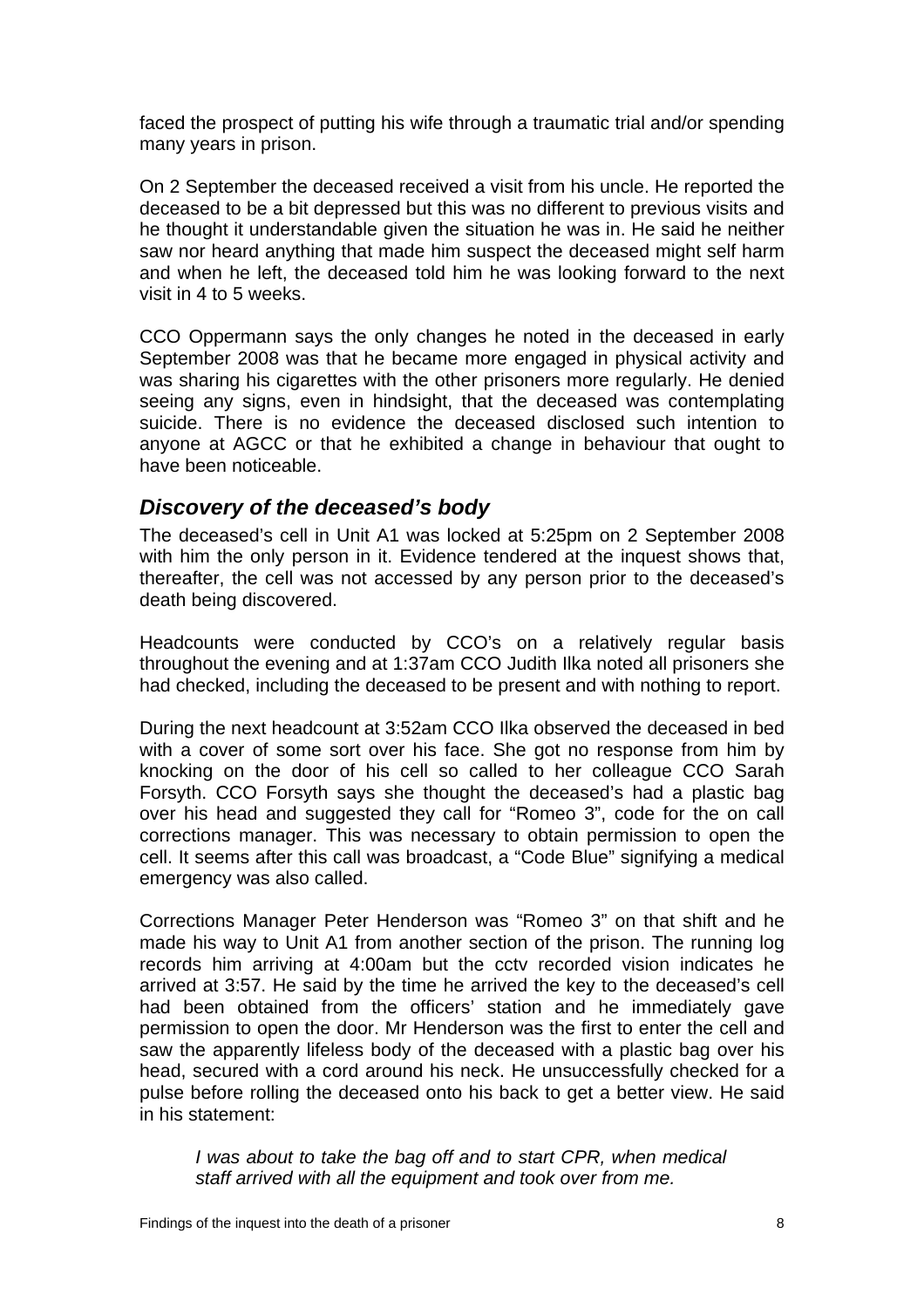<span id="page-10-0"></span>In fact the cctv recorded vision shows that the nurses, Stephanie Luffman and Joanne Harty, arrived at the cell a little over four minutes after Mr Henderson. Both say in their statements that the plastic bag was still covering the deceased's head when they went into the cell.

The nurses took over the treatment of the deceased, removing the bag from his head, moving him onto the floor and attaching a defibrillator. That machine indicated CPR should be continued as no shockable rhythm was detected.

An ambulance was called with QAS records showing receipt of a telephone call at 4:01am. QAS arrived at AGCC at 4:19am but paramedics were delayed by eight minutes getting through security before arriving at the deceased at 4:27am. Their notes are consistent with the version of prison staff that CPR attempts had continued up until that point and only ended at 4:30pm when one of the paramedics declared an "obvious death". It is now sadly evident no measures taken from the time he was discovered could have revived the deceased.

#### *Notification of next of kin*

The general manager of AGCC at the time was Mr John Myers. He was notified of the death by telephone soon after 4:00am and made his way to the centre arriving at 4:35am. He gave evidence at the inquest to the effect his first order of business was to ensure the maintenance of security and good order at the prison. In addition to overseeing this he was involved in briefing senior QCS officers, the QCS media liaison officer and managers of his employer GEO Pty Ltd. He was required to ensure appropriate resources would be available on the upcoming day shift to deal with the extra requirements that come with a death in custody. He also participated in staff debriefings noting nursing staff in particular were distressed by the death of the deceased and their lengthy, but unsuccessful, attempts to revive him.

He did not make contact with any of the deceased's family until he called his mother shortly before 10:00am.

Earlier in the morning The deceased's wife had heard a radio news bulletin stating that a 34 year old man on remand for attempted murder had been found deceased at AGCC. This is consistent with the contents of a QCS media release issued at 7:44am. Fearing it was the deceased, his wife immediately contacted his mother who in turn contacted Stanthorpe police. They confirmed the deceased had died and advised a police vehicle was on the way with officers who had been briefed to pass on this information.

When the deceased's mother received the call from Mr Myers she was naturally upset and has complained of what she considered to be an inappropriately curt and uncaring tone. Mr Myers denied this saying one of the reasons for the timing of his call was the period he spent considering his words for what was always going to be a difficult call.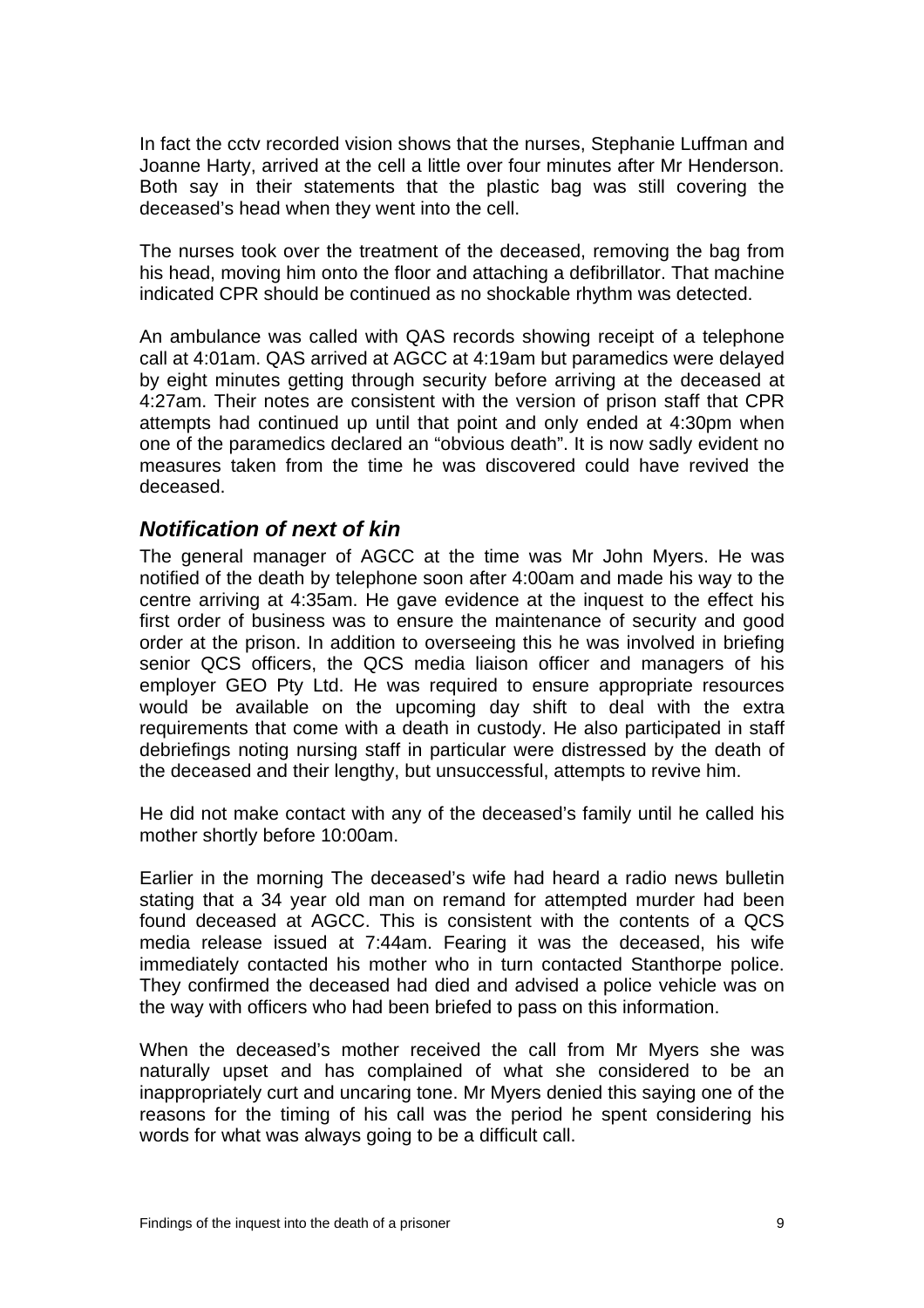<span id="page-11-0"></span>The family of the deceased are understandably upset they were first notified to the death of their loved one via a radio news bulletin albeit one that did not identify him directly.

## *Autopsy results*

An external autopsy examination was carried out on 4 September 2008 by an experienced forensic pathologist, Dr Beng Ong. A blood sample was taken and sent for toxicology testing. After considering the results and his observations, Dr Ong issued an autopsy report which included the following findings:

*The post-mortem examination showed presence of hypostatic congestion on his face. A few fine petechial haemorrhages were present on the right conjunctiva. These are non-specific haemorrhages which could be related to the tying of cable around his neck. A faint incomplete ligature mark was present on the neck and would be consistent with stated history of a cable being tied around his neck.* 

*There are marks of therapy present. No further injuries could be elicited.* 

 *The toxicology analysis did not detect any drugs or alcohol.*

Dr Ong listed the cause of death as:

*1(a). Consistent with plastic bag asphyxia* 

## *Findings required by s45*

I am required to find, as far as is possible, the medical cause of death, who the deceased person was and when, where and how he came by his death. As a result of considering all of the material contained in the exhibits, I am able to make the following findings.

| Identity of the deceased - | The deceased person's identity is not disclosed<br>for the reason set out on the first page of these<br>findings.                |
|----------------------------|----------------------------------------------------------------------------------------------------------------------------------|
| How he died -              | The deceased intentionally took his own life<br>by asphyxiating himself with a plastic bag<br>while he was in pre-trial custody. |
| Place of death $-$         | He died at the Arthur Gorrie Correctional<br>Centre, Wacol in Queensland.                                                        |
| Date of death $-$          | He died on 3 September 2008.                                                                                                     |
| Cause of death $-$         | The deceased died from asphyxia.                                                                                                 |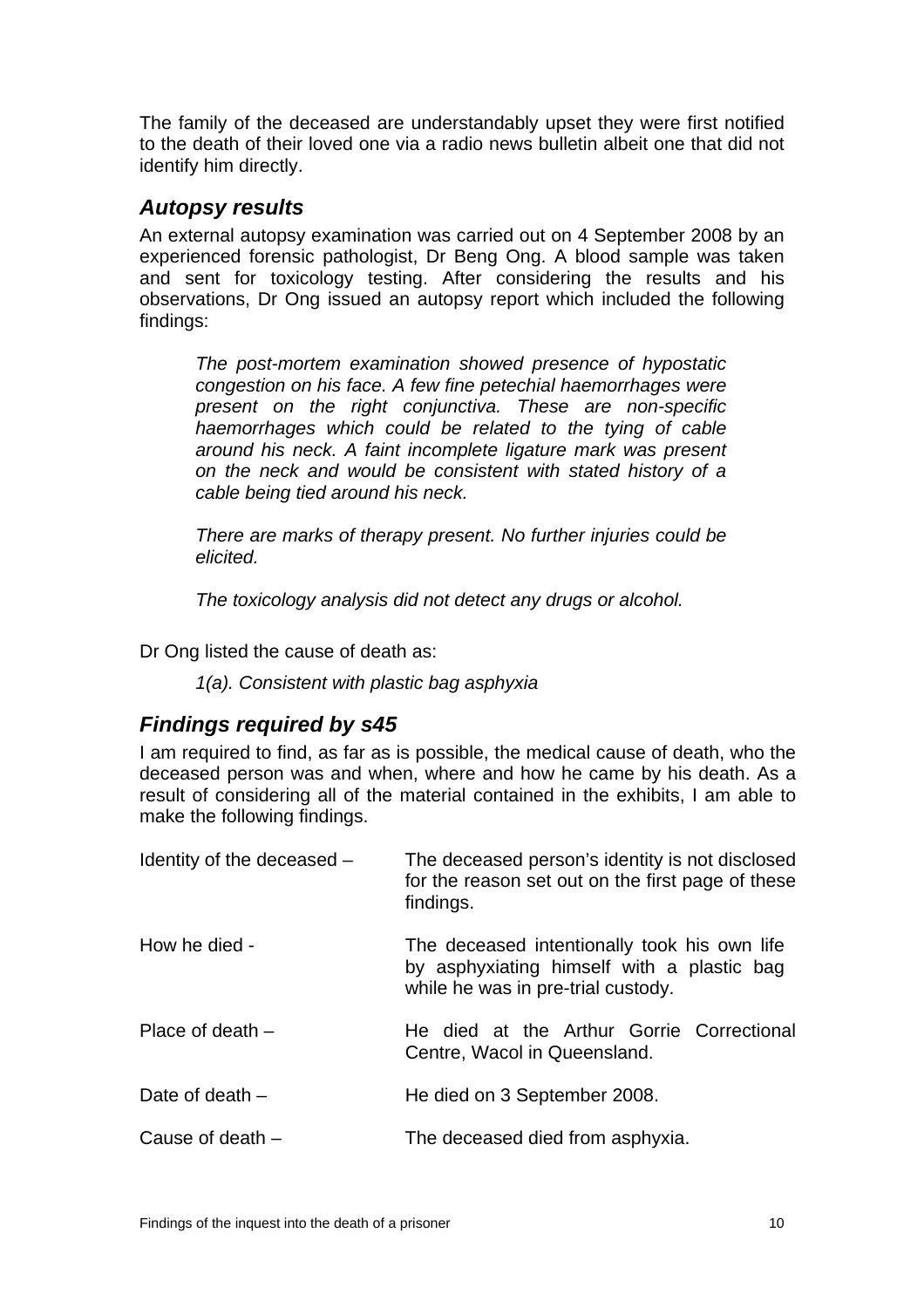## <span id="page-12-0"></span>**Conclusions on issues**

There were a number of contentious issues examined at the inquest. My findings, and where necessary, preventative recommendations in relation to them are as follows.

## *Was any other person involved?*

There is no evidence any other person was causally involved in the deceased death. I conclude he intentionally ended his own life after despairing at the thought of serving a lengthy prison sentence and the prospect of his relationship with his wife ending, resulting in his having limited contact with his children.

## *Was the suicide foreseeable?*

When he was visited by his uncle on 2 September, The deceased was understandably unhappy but there is no evidence he had by then already determined to end his life. Similarly, his wife who saw him on 29 August and his mother who spoke to him on 30 August did not detect him to be at risk of self harm. Such decisions are often impulsive or impetuous and even those close to the dead person are caught unawares. In the circumstances prison staff could not have been expected to have realised the deceased was at risk. I find none of the correctional officers or inmates at AGCC caused or contributed to the death and, under the circumstances, nothing could have been done by those people to save the deceased.

## *Quality of mental health care at AGCC*

It is apparent there was an unacceptable delay in the deceased being seen by a psychiatrist after he arrived at AGCC: nearly four months elapsed. The Director of PMHS, Dr Andrew Aboud candidly acknowledged this had occurred as a result of administrative arrangements not keeping pace with the growth in the service's patient population. I accept his assurances changes involving individual psychiatrists being given more control over their patient list and appointment bookings have addressed the issue.

I also accept that apart from this initial glitch, the quality of care given to The deceased by the PMHS was of a high standard. It was responsive to his needs and concerns and proactive to possible changes to his circumstances.

## *Did the cessation of medication contribute?*

The deceased had been taking an antipsychotic medication, olanzapine, intermittently for four years prior to his death. It was continued when he was admitted to the AGCC but he stopped talking it 14 days before his death. The inquest received considerable evidence as to whether that may have caused a change in his mental health sufficient to contribute to his decision to end his life.

The deceased was reviewed by a clinical psychologist 6 days after he stopped taking the drug. She detected no signs of any thought disorder or depression. He told her he was thinking more clearly and did not disclose any negative effects. As detailed earlier, the three family members that had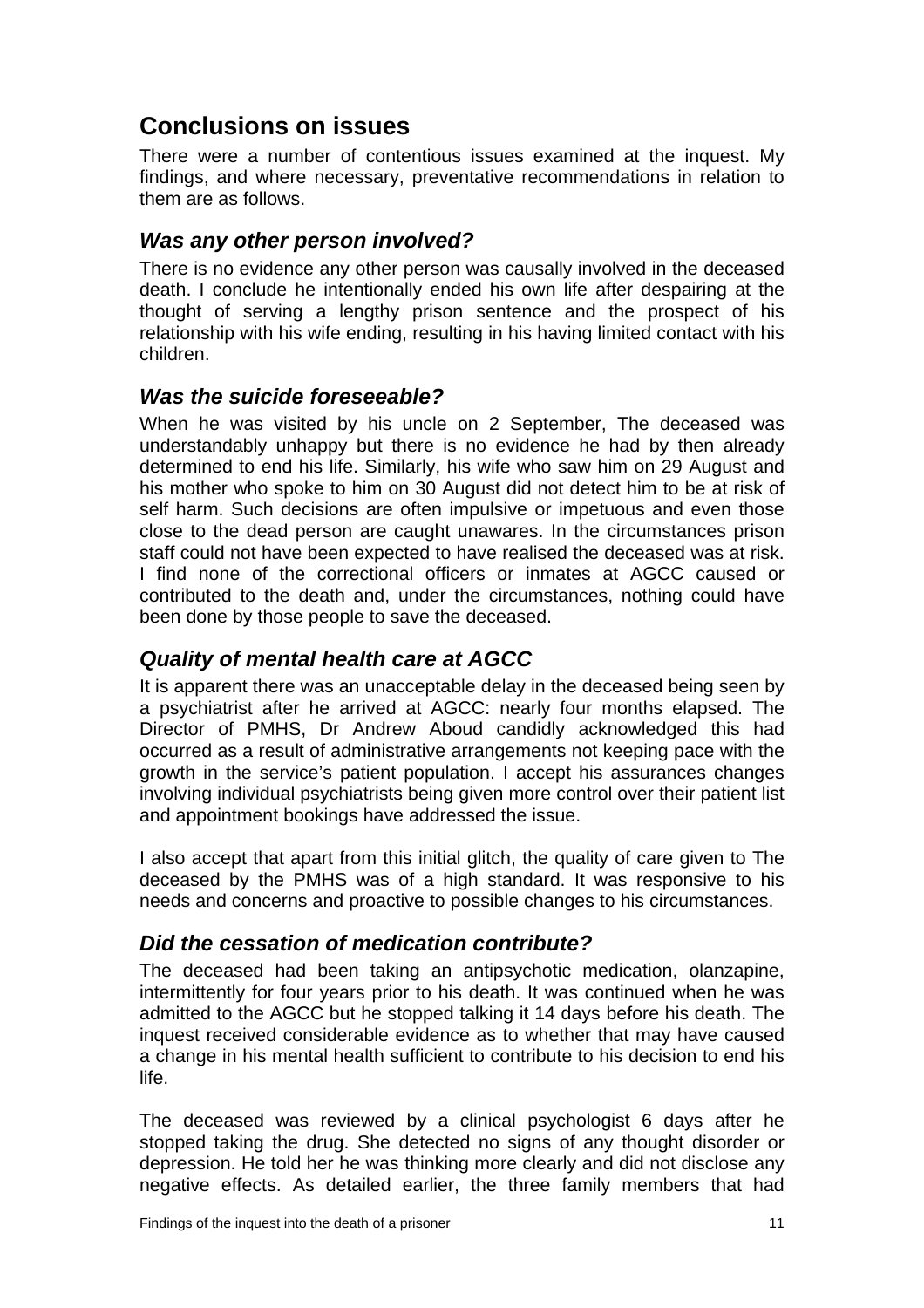<span id="page-13-0"></span>contact with him in the following few days, likewise detected no signs of reemerging psychosis or depression.

Dr Jill Reddan, an experienced consultant psychiatrist, advised that in her experience with her patients and as a result of her familiarity with the relevant literature, she considered the risk of self harming did not increase in the period immediately after the drug was discontinued.

She also considered there was nothing in a letter to the deceased's wife dated 31 August 2008 that suggests The deceased was morbidly depressed, or suffering from a melancholic depression, had reached a point of despair or had given up on life. Dr Reddan believes that, to the contrary, the content of this letter suggested the deceased was future oriented.

The inquest heard from Dr Andrew Aboud, Director of PMHS who stated there was no established link between sudden cessation of olanzapine and an increase in suicidal thoughts or tendencies.

The cessation of olanzapine can be associated with a return of psychotic symptoms but there is no evidence it occurred in this case. I conclude that the discontinuation of the drug played no part in the deceased death.

### *The response to the cessation of medication*

When the deceased ceased taking his prescribed psychotropic medication, a nurse advised the PMHS clinical co-ordinator at the AGCC who arranged for him to be seen by a psychiatrist a few days later. When that doctor was unable to see the deceased as planned, arrangements were made for him to see a clinical psychologist the following day. As detailed earlier that health worker, Ms Clifton, sought to persuade the deceased to resume taking his medication but also satisfied herself the discontinuance of it had not negatively impacted on his immediate mental health and he needed no extra or other treatment for his underlying condition. She confirmed with him that he would have on-going contact with the PMHS and noted his treating psychiatrist was scheduled to see him in under a week.

I am of the view Ms Clifton took all appropriate action in relation to the deceased's immediate and on-going mental health needs. She did so even though the response to such a situation was not the subject of any policy or documented procedure. That has now been remedied.

Ms Clifton reported the results of her review to the PMHS clinical co-ordinator but custodial staff were not formally advised that The deceased had ceased taking his medication.

It was submitted at the inquest that there might be benefits from alerting custodial staff to be particularly vigilant in monitoring the behaviour of prisoners in such situations. Against this it was submitted that the breach of the patient's privacy was not justified and custodial staff should continue to be encouraged to monitor all prisoners to note and react to any change of behaviour, from any cause.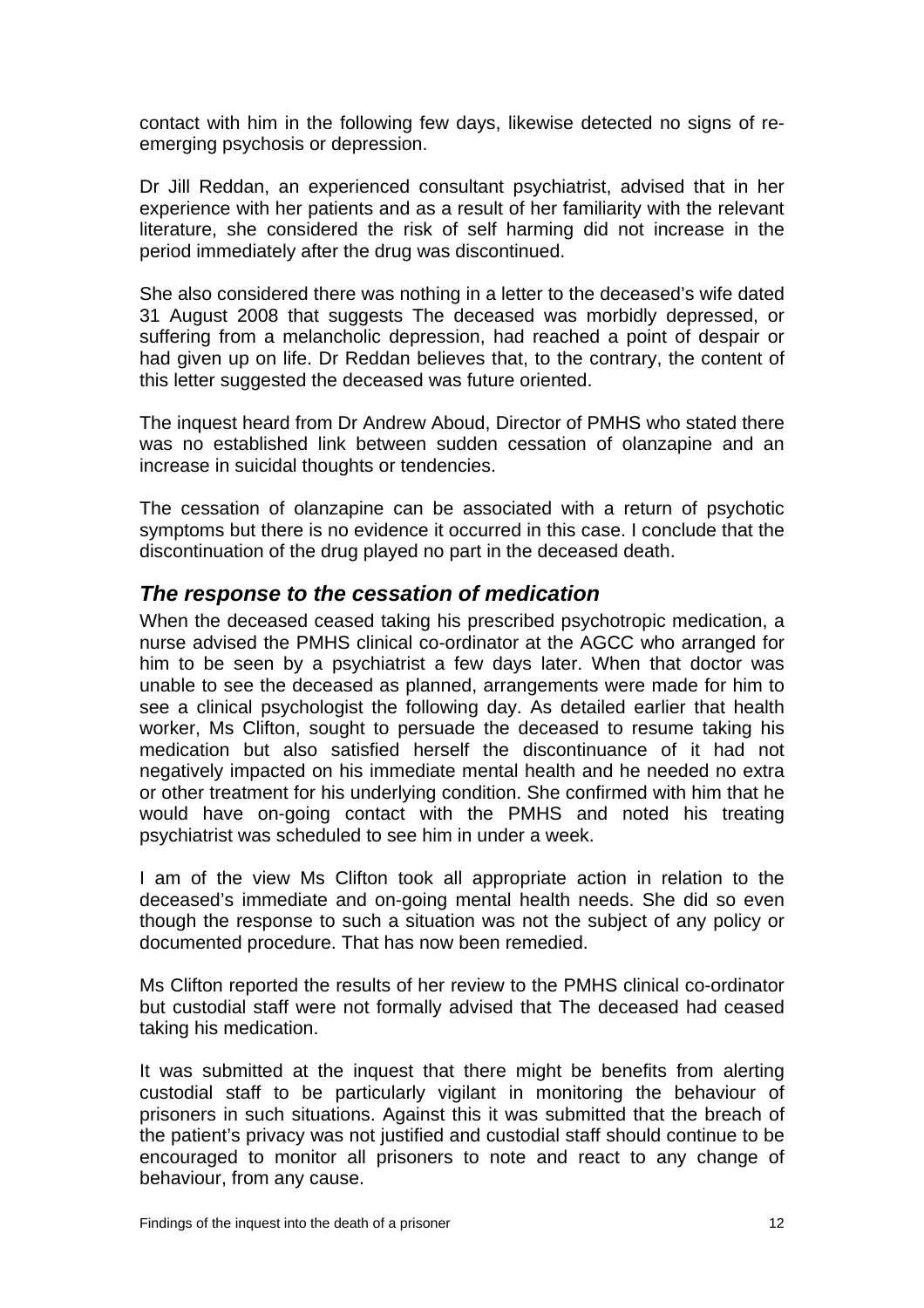<span id="page-14-0"></span>I accept this counter argument.

## *Was the response to the death appropriate?*

#### **Initial response**

It took almost 10 minutes from the time the deceased was noticed to have a bag over his head until that danger was neutralised. Part of that delay was the result of the policy of the prison to prohibit cells being opened at night without the authority of the Shift Supervisor and the presence of three officers. The rest of the time was due to the failure of the Shift Supervisor to remove the bag from the deceased's head after he entered the cell.

QCS policies in place at the time required first response officers to commence emergency resuscitation unless there is clear evidence life is extinct. Mr Henderson was not able to explain his inaction because apparently he did not recall it. I assume it was a result of his conclusion the deceased was dead and beyond help. On this occasion he was correct but it was a dangerous assumption for a person with no medical training to make.

Current policies now require an apparent death to be treated as a medical emergency requiring the commencement of life saving measures unless and until health staff advise otherwise.

#### **Notification of the death**

As detailed earlier, nearly six hours elapsed between the time of the death being discovered and the deceased's mother being advised of it by the centre's general manager, Mr Myers. In the intervening period a media release had caused to be broadcast over commercial radio sufficient information about a death in the AGCC to enable the deceased's wife to correctly conclude it probably related to him.

The policies in place at the time required the general manager to notify the deceased prisoner's contact person as soon as possible, *"subject to operational requirements."* 

Mr Myers initially sought to suggest operational demands had prevented him from calling the deceased's mother sooner. Faced with the fact he had found time to discuss the death with the QCS media section, he conceded this was not the case.

I find that Mr Myers did not give the call sufficient priority. The call should have been made much earlier than it was.

I accept that in a prison environment, news of a death will often spread rapidly and before long be conveyed to people outside the centre by unofficial sources. In the interests of transparency, accountability and accuracy and to assure the public the death will be independently investigated, it is appropriate the QCS make a timely media release about the death.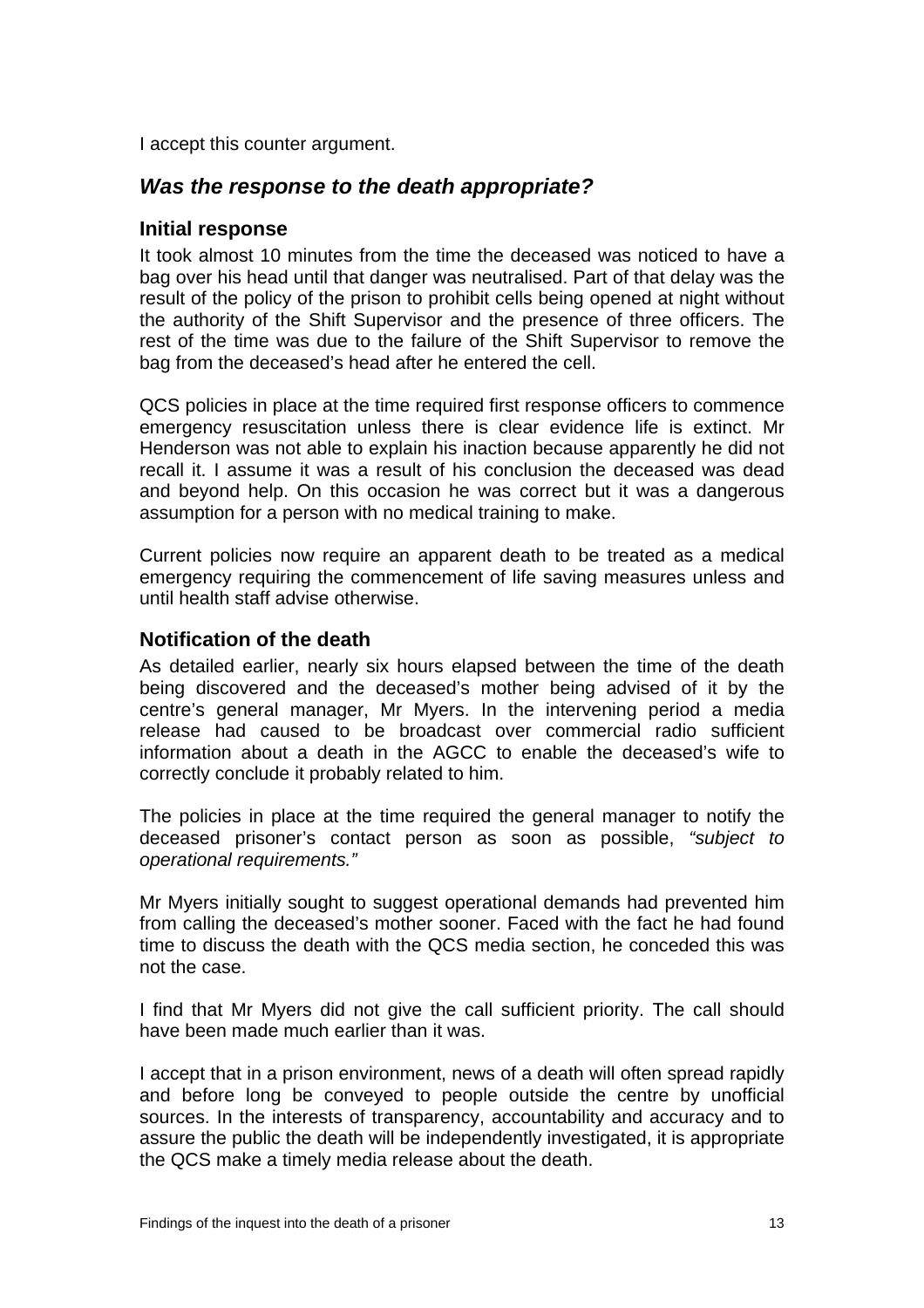<span id="page-15-0"></span>However, no information which could enable a deceased prisoner's contact person and next of kin, should be released until reasonable attempts have been made by the responsible officials to contact them.

Currently, there is no requirement for the QCS media section to defer issuing a media release until it is advised this has happened. Counsel for QCS indicated his client was prepared to give an undertaking to the court that an instruction to this effect would be given and no recommendation was therefore necessary. With all due respect to those currently in the relevant positions, I am familiar with the rate at which senior correctional and media staff members relocate and conclude something more formal is required.

## **Recommendation 1 – Publication of death in custody information**

While recognising the genuine public interest in the publication of information about deaths in custody, this must be balanced against the distress that can be caused to those close to the deceased if they first hear of the death via the news media. Accordingly, I recommend QCS media section policies be amended to stipulate that before a media release is issued in relation to such an event, the responsible officer establish whether the deceased prisoner's contact person and next of kin have been advised of the death. If not, no information that is likely to enable those persons to identify the deceased prisoner should be included in a media release until all reasonable efforts to do so have been undertaken .

## *Contact between prisoners and others*

The deceased's wife was the aggrieved named in a domestic violence order prohibiting the deceased from having any contact with her. She was also obviously a victim of the serious crimes alleged against him and the principle prosecution witness.

Despite this, while on remand at the AGCC he was able to write to her, make telephone calls to her and receive visits from her. No adequate explanation of this was provided to the inquest by either QCS or GEO.

### **Recommendation 2 – Review of contact controls**

It will rarely be appropriate for an accused person who is the respondent to a domestic violence order and who is in custody to have contact with the victim of his/her alleged crimes or the aggrieved person named in the DVO. QCS policies should require all correctional centres to have in place procedures to ensure this only occurs after a fully informed and considered decision to allow it is made and such contact as is permitted is not contrary to the terms of the DVO. I recommend QCS review its policies to ensure this occurs.

## *Time of evening meds round*

As I understand the arrangements in place in most correctional centres, the regular administration of prescribed medication occurs during two rounds: one in the morning and one in the afternoon. This suits the convenience of the centres as more nurses and custodial corrections officers are rostered to work during daylight hours.